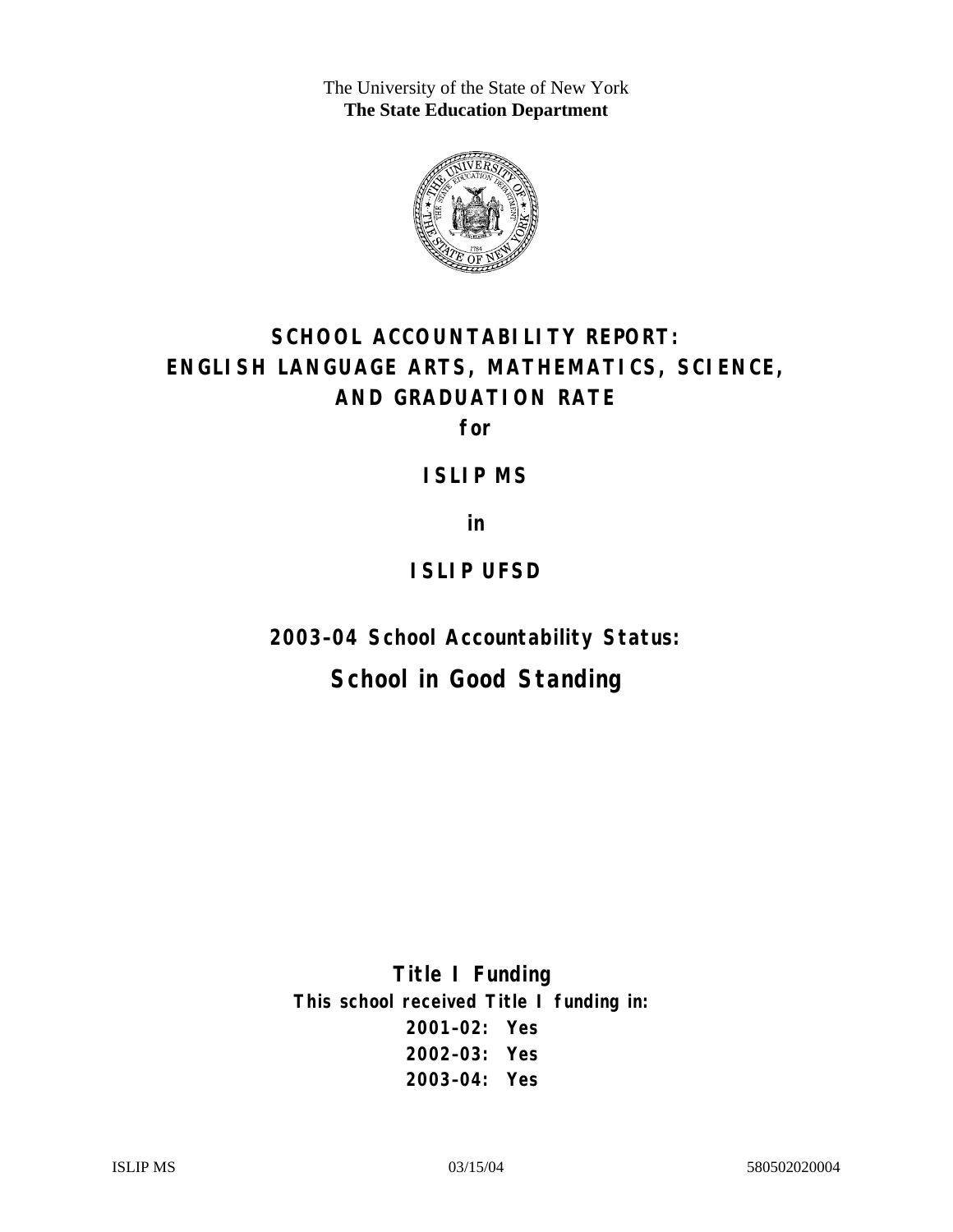#### **District/School Accountability Status Categories**

The list below defines the district or school status categories under New York State's district and school accountability system, which is divided into a Federal Title I component and a State component. A district or school that does not receive Title I funding in a school year does not have a federal status in that year. Schools receiving Title I funds that are not in good standing must provide school choice for their students; those in need of improvement year 2 and beyond must also provide Supplemental Education Services to eligible students. Other consequences for districts and schools not in good standing can be found at: www.emsc.nysed.gov/deputy/nclb/accountability/siinfo.htm. To be removed from any improvement status, a district or school must make Adequate Yearly Progress (AYP) for two consecutive years, or in the case of a School Under Registration Review, achieve the performance targets established for the school by the Commissioner.

**District/School in Good Standing:** A district or school is considered to be in good standing if it has not been identified as a District or School in Need of Improvement, Requiring Corrective Action, Planning for Restructuring, or Requiring Academic Progress, or as a School Under Registration Review.

**District/School Requiring Academic Progress:** Under the State component of New York's accountability system, a district or school that did not make AYP in the same grade and subject for two consecutive years is considered a School Requiring Academic Progress (Year 1) the following year. In each succeeding year that the school fails to make AYP, the year designation is incremented by one.

**District/School in Need of Improvement (Year 1):** A district or school that has not made AYP for two consecutive years in the same grade or subject while receiving Title I funds is considered a District/School in Need of Improvement (Year 1) the following year.

**District/School in Need of Improvement (Year 2):** A District or School in Need of Improvement (Year 1) that does not make AYP in the grade or subject for which it was identified while receiving Title I funds is considered a District or School in Need of Improvement (Year 2) the following year.

**District/School Requiring Corrective Action:** A District or School in Need of Improvement (Year 2) that does not make AYP in the grade or subject for which it was identified while receiving Title I funds is considered a District or School Requiring Corrective Action the following year.

**District/School Planning for Restructuring:** A District or School Requiring Corrective Action that does not make AYP in the grade or subject for which it was identified while receiving Title I funds is considered a District or School Planning for Restructuring the following year.

**School Under Registration Review (SURR):** Schools that are farthest from the State standard and have been determined by the Commissioner to be most in need of improvement are Schools Under Registration Review. These schools must achieve performance targets specified by the Commissioner of Education in their area(s) of identification within a prescribed timeframe or risk having their registration revoked by the Board of Regents.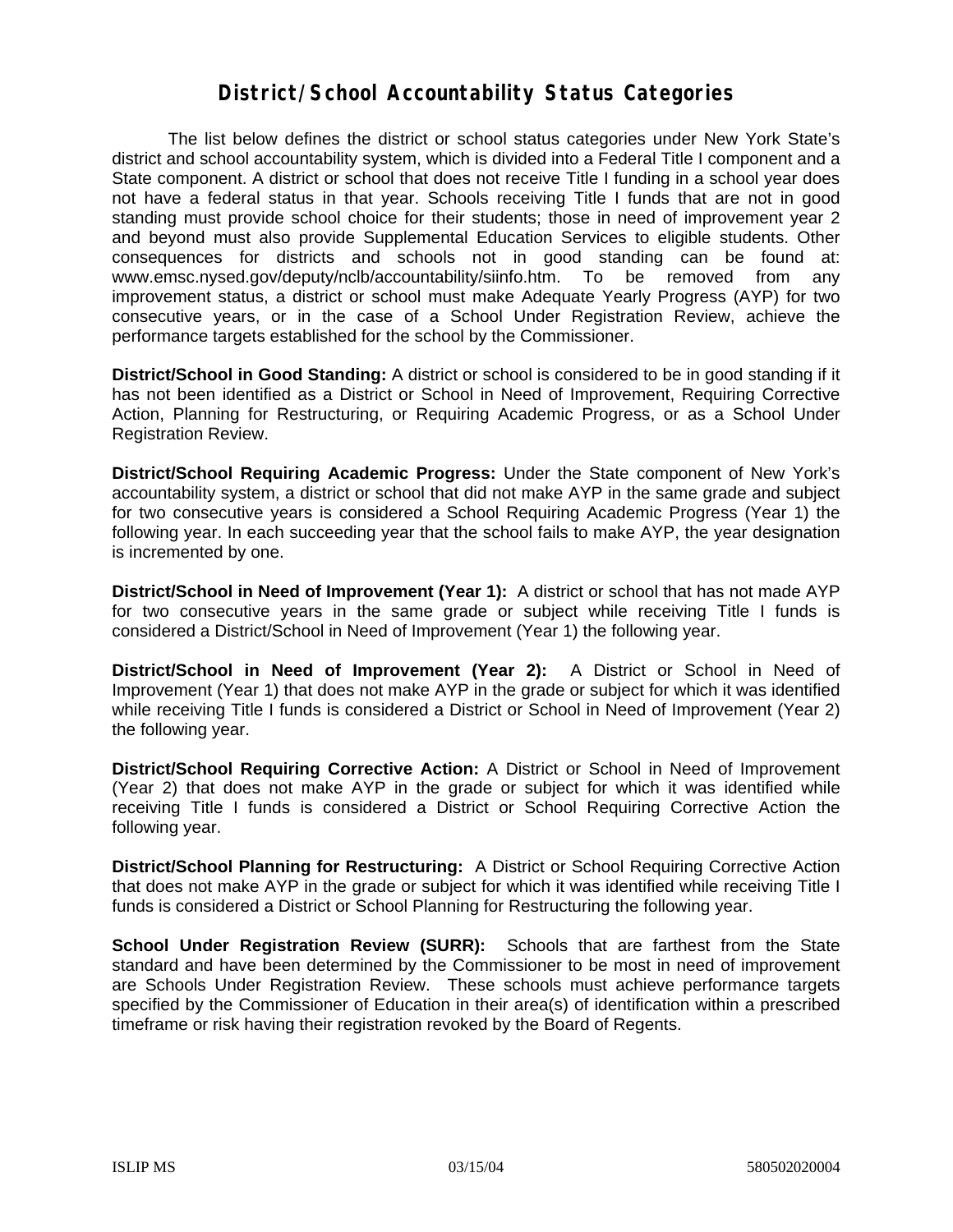#### **Middle-Level English Language Arts**

Definitions of terms, such as Performance Index and Effective Annual Measurable Objective (AMO), are in the glossary, which is the last page of this report.

**For a school to make Adequate Yearly Progress (AYP) in 2002–03, every accountability group must make AYP.** 

**For an accountability group to make AYP in 2002–03, it must** 

- 1. meet the 95 percent participation requirement (*2002–03 Participation*), *and*
- 2. *either* meet its Effective AMO *or* make safe harbor (*2002–03 Performance* and *Standards*).

To meet the participation requirement, 95 percent of the grade 8 enrollment in each accountability group with 40 or more students must

be tested. To meet the Effective AMO, the Performance Index for each group with 30 or more continuously enrolled students must equal or exceed the Effective AMO. To make safe harbor, the Performance Index of each of these groups must equal or exceed its ELA safe harbor target *and* the group must meet the middle-level science qualification for safe harbor. (See the middle-level science page of this report for further information on meeting the science qualification for safe harbor.)

*ELA Safe Harbor Targets:* The middle-level *2002–03* ELA Safe Harbor Target is calculated by using the following equation: 2001–02 PI + (200  $-$  the 2001–02 PI)  $\times$  0.10. The 2003–04 ELA Safe Harbor Target is  $\,$ calculated by using the following equation:  $2002-03$  PI +  $(200 -$  the 2002–03 PI)  $\times$  0.10. The 2003–04 target is provided for groups whose PI was below the Effective AMO in 2002–03.

| <b>Accountability Group</b>       | 2002-03 Participation |                                    | 2002-03 Performance*                                    |                      | 2002-03 Standards |                                     |                                                           |                                                       | 2003-04                                           |
|-----------------------------------|-----------------------|------------------------------------|---------------------------------------------------------|----------------------|-------------------|-------------------------------------|-----------------------------------------------------------|-------------------------------------------------------|---------------------------------------------------|
|                                   | Grade 8<br>Enrollment | Percent of<br>Enrollment<br>Tested | Count of<br>Continuously<br>Enrolled<br><b>Students</b> | Performance<br>Index | Effective<br>AMO  | <b>ELA Safe</b><br>Harbor<br>Target | Met the<br>Science<br>Qualification<br>for Safe<br>Harbor | <b>Made</b><br>AYP in<br><b>ELA</b> in<br>$2002 - 03$ | <b>ELA Safe</b><br><b>Harbor</b><br><b>Target</b> |
| <b>All Students</b>               | 316                   | 100%                               | 310                                                     | 170                  | 101               |                                     |                                                           | <b>Yes</b>                                            |                                                   |
| <b>Students with Disabilities</b> | 36                    |                                    | 34                                                      | 97                   | 90                |                                     |                                                           | <b>Yes</b>                                            |                                                   |
| American Indian/Alaskan Native    |                       |                                    |                                                         |                      |                   |                                     |                                                           |                                                       |                                                   |
| <b>Black</b>                      | 10                    |                                    | 10                                                      |                      |                   |                                     |                                                           |                                                       |                                                   |
| Hispanic                          | 27                    |                                    | 27                                                      |                      |                   |                                     |                                                           |                                                       |                                                   |
| Asian or Pacific Islander         | 4                     |                                    | 4                                                       |                      |                   |                                     |                                                           |                                                       |                                                   |
| White                             | 275                   | 100%                               | 269                                                     | 173                  | 100               |                                     |                                                           | <b>Yes</b>                                            |                                                   |
| <b>Limited English Proficient</b> |                       |                                    | 6                                                       |                      |                   |                                     |                                                           |                                                       |                                                   |
| Economically Disadvantaged        | 40                    | 100%                               | 38                                                      | 158                  | 91                |                                     |                                                           | <b>Yes</b>                                            |                                                   |
| <b>Final AYP Determination</b>    |                       |                                    |                                                         |                      |                   |                                     |                                                           | <b>Yes</b>                                            |                                                   |

\*For schools with fewer than 30 continuously enrolled tested students in 2002–03, data for 2001–02 and 2002–03 were combined to determine counts and PIs.

\*\*Groups with a "\*\*" are not required to meet the science qualification for safe harbor to make safe harbor in English and mathematics because fewer than 30 students in the group were administered the science test.

**State accountability status in middle-level English language arts: School in Good Standing** 

Title I accountability status in middle-level English language arts: School in Good Standing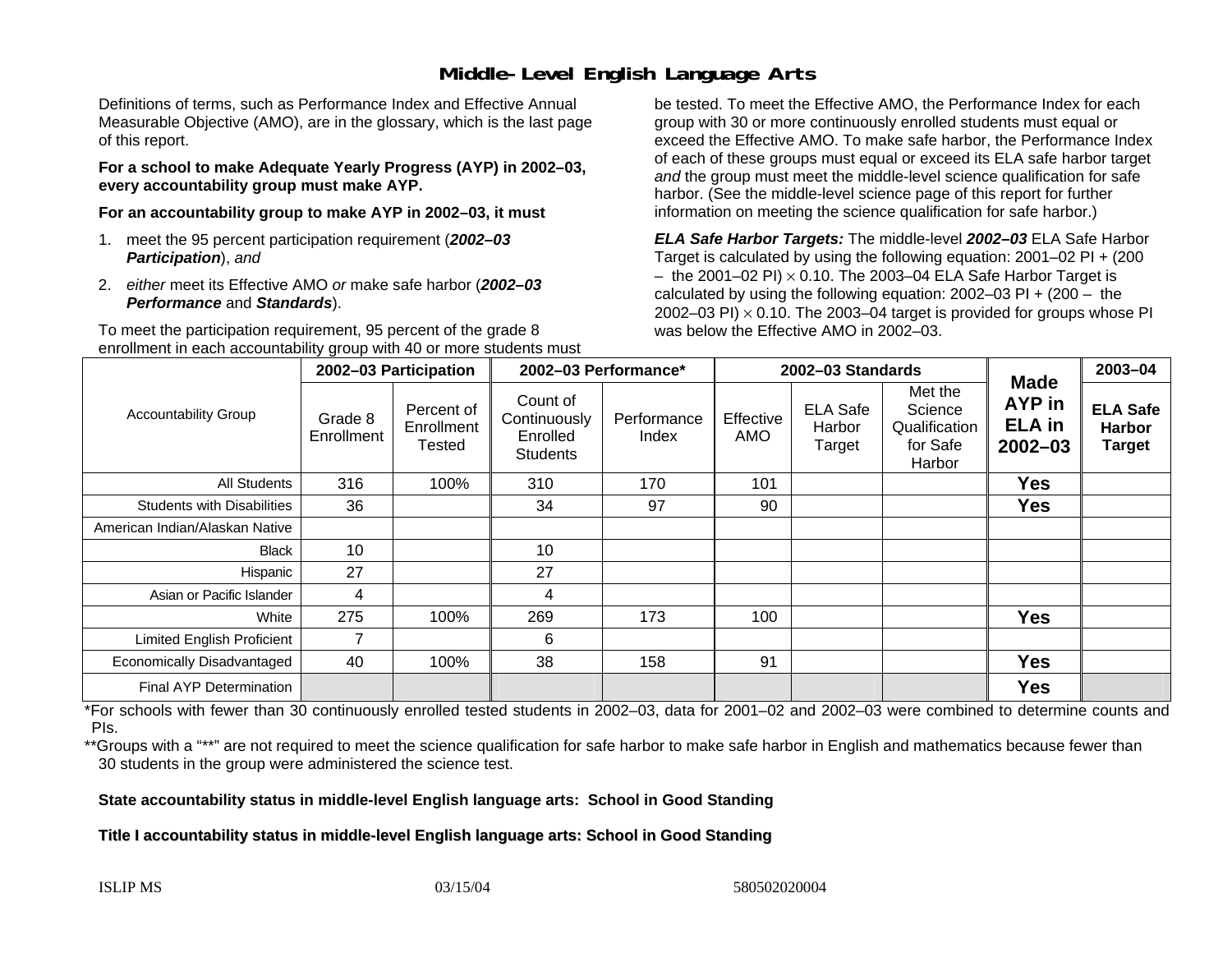#### **Middle-Level Mathematics**

Definitions of terms, such as Performance Index and Effective Annual Measurable Objective (AMO), are in the glossary, which is the last page of this report.

**For a school to make Adequate Yearly Progress (AYP) in 2002–03, every accountability group must make AYP.** 

**For an accountability group to make AYP in 2002–03, it must** 

- 1. meet the 95 percent participation requirement (*2002–03 Participation*), *and*
- 2. *either* meet its Effective AMO *or* make safe harbor (*2002–03 Performance* and *Standards*).

To meet the participation requirement, 95 percent of the grade 8 enrollment in each accountability group with 40 or more students must be tested. To meet the Effective AMO, the Performance Index for each group with 30 or more continuously enrolled students must equal or exceed the Effective AMO. To make safe harbor, the Performance Index of each of these groups must equal or exceed its math safe harbor target *and* the group must meet the middle-level science qualification for safe harbor. (See the middle-level science page of this report for further information on meeting the science qualification for safe harbor.)

*Math Safe Harbor Targets:* The middle-level 2002–03 Math Safe Harbor Target is calculated by using the following equation: 2001–02 PI + (200 – the 2001–02 PI) × 0.10. The 2003–04 Math Safe Harbor Target is calculated by using the following equation: 2002–03 PI + (200  $-$  the 2002–03 PI)  $\times$  0.10. The 2003–04 target is provided for groups whose PI was below the Effective AMO in 2002–03.

| <b>Accountability Group</b>       | 2002-03 Participation |                                    | 2002-03 Performance*                                    |                      | 2002-03 Standards |                               |                                                           |                                                               | 2003-04                                            |
|-----------------------------------|-----------------------|------------------------------------|---------------------------------------------------------|----------------------|-------------------|-------------------------------|-----------------------------------------------------------|---------------------------------------------------------------|----------------------------------------------------|
|                                   | Grade 8<br>Enrollment | Percent of<br>Enrollment<br>Tested | Count of<br>Continuously<br>Enrolled<br><b>Students</b> | Performance<br>Index | Effective<br>AMO  | Math Safe<br>Harbor<br>Target | Met the<br>Science<br>Qualification<br>for Safe<br>Harbor | <b>Made</b><br><b>AYP</b> in<br><b>Math in</b><br>$2002 - 03$ | <b>Math Safe</b><br><b>Harbor</b><br><b>Target</b> |
| All Students                      | 317                   | 99%                                | 306                                                     | 170                  | 75                |                               |                                                           | <b>Yes</b>                                                    |                                                    |
| <b>Students with Disabilities</b> | 35                    |                                    | 34                                                      | 115                  | 64                |                               |                                                           | <b>Yes</b>                                                    |                                                    |
| American Indian/Alaskan Native    |                       |                                    |                                                         |                      |                   |                               |                                                           |                                                               |                                                    |
| <b>Black</b>                      | 9                     |                                    | 9                                                       |                      |                   |                               |                                                           |                                                               |                                                    |
| Hispanic                          | 27                    |                                    | 27                                                      |                      |                   |                               |                                                           |                                                               |                                                    |
| Asian or Pacific Islander         | 4                     |                                    | 4                                                       |                      |                   |                               |                                                           |                                                               |                                                    |
| White                             | 277                   | 99%                                | 266                                                     | 173                  | 74                |                               |                                                           | <b>Yes</b>                                                    |                                                    |
| Limited English Proficient        | 8                     |                                    | 6                                                       |                      |                   |                               |                                                           |                                                               |                                                    |
| Economically Disadvantaged        | 40                    | 100%                               | 37                                                      | 146                  | 65                |                               |                                                           | <b>Yes</b>                                                    |                                                    |
| <b>Final AYP Determination</b>    |                       |                                    |                                                         |                      |                   |                               |                                                           | <b>Yes</b>                                                    |                                                    |

\*For schools with fewer than 30 continuously enrolled tested students in 2002–03, data for 2001–02 and 2002–03 were combined to determine counts and PIs.

\*\*Groups with a "\*\*" are not required to meet the science qualification for safe harbor to make safe harbor in English and mathematics because fewer than 30 students in the group were administered the science test.

**State accountability status in middle-level mathematics: School in Good Standing** 

Title I accountability status in middle-level mathematics: School in Good Standing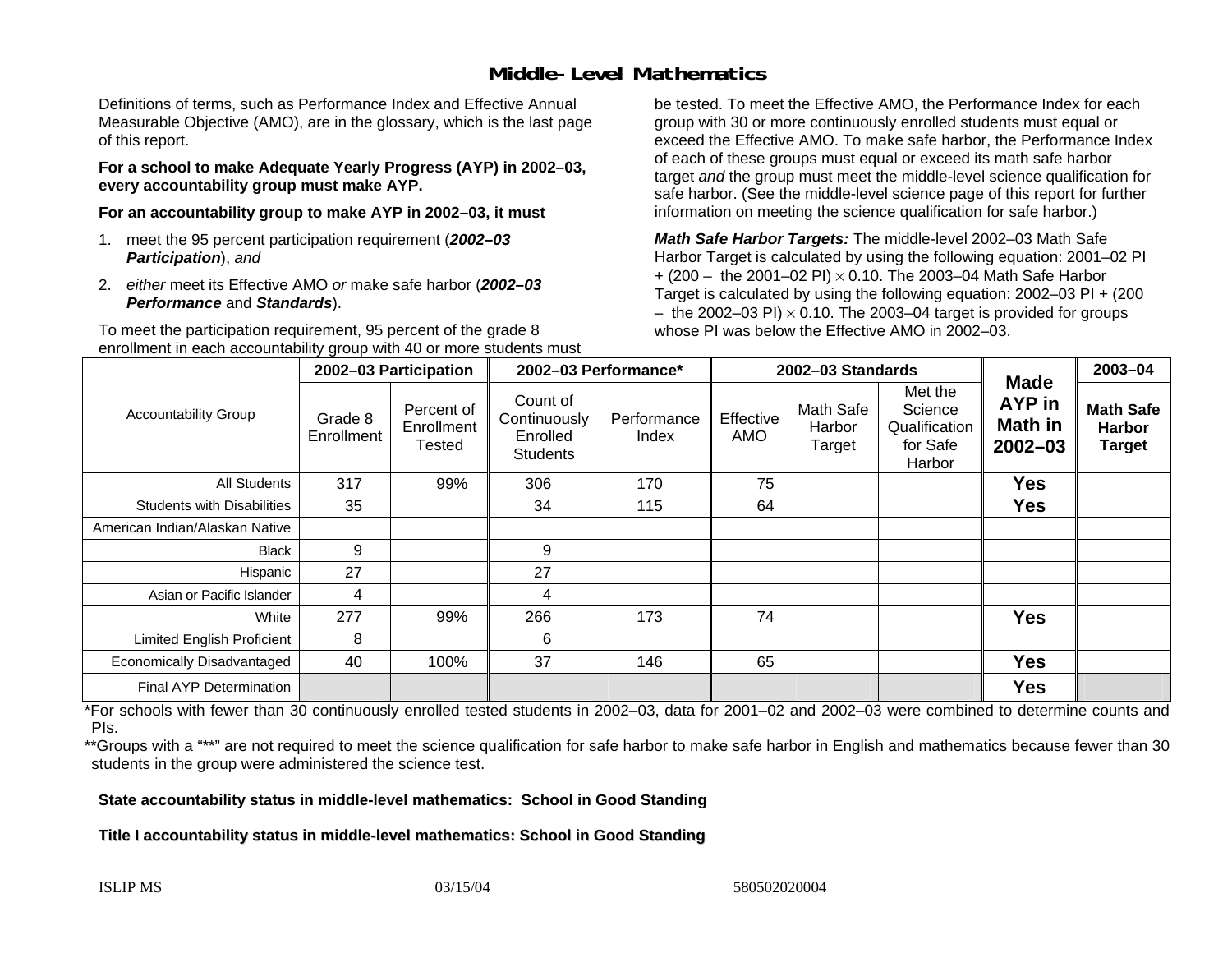#### **Middle-Level Science**

Definitions of terms, such as Progress Target and Adequate Yearly Progress (AYP), are in the glossary, which is the last page of this report.

*Made AYP in Science in 2002–03:* For a school to make AYP in science, the Performance Index (PI) for the "All Students" group must equal or exceed the State Science Standard or the Science Progress Target.

*Qualification for Safe Harbor in Middle-Level ELA and Math:* For an accountability group to be considered Qualified for Safe Harbor in

Middle-Level ELA and Math, the PI must equal or exceed the State Science Standard or the Science Progress Target in middle-level science for that group. Groups with fewer than 30 students tested in middle-level science are not subject to this qualification criterion.

*Science Progress Targets:* The middle-level 2002–03 Science Progress Target is calculated by adding one point to the 2001–02 PI. The 2003–04 Science Progress Target is calculated by adding one point to the 2002–03 PI. The 2003–04 target is provided for groups whose PI was below the State Science Standard in 2002–03.

|                                   |                                                         | 2002-03 Performance* |                                     | 2002-03 Standards             |                                             | $2002 - 03$                                                            | $2003 - 04$                   |
|-----------------------------------|---------------------------------------------------------|----------------------|-------------------------------------|-------------------------------|---------------------------------------------|------------------------------------------------------------------------|-------------------------------|
| <b>Accountability Group</b>       | Count of<br>Continuously<br>Enrolled<br><b>Students</b> | Performance<br>Index | <b>State</b><br>Science<br>Standard | Science<br>Progress<br>Target | <b>Made AYP</b><br>in Science<br>in 2002-03 | Qualified<br>for Safe<br>Harbor in<br>Middle-<br>Level ELA<br>and Math | Science<br>Progress<br>Target |
| <b>All Students</b>               | 303                                                     | 193                  | 100                                 |                               | <b>Yes</b>                                  | Yes                                                                    |                               |
| <b>Students with Disabilities</b> | 33                                                      | 170                  | 100                                 |                               |                                             | Yes                                                                    |                               |
| American Indian/Alaskan Native    |                                                         |                      |                                     |                               |                                             |                                                                        |                               |
| <b>Black</b>                      | 11                                                      |                      |                                     |                               |                                             |                                                                        |                               |
| Hispanic                          | 24                                                      |                      |                                     |                               |                                             |                                                                        |                               |
| Asian or Pacific Islander         | 4                                                       |                      |                                     |                               |                                             |                                                                        |                               |
| White                             | 264                                                     | 194                  | 100                                 |                               |                                             | Yes                                                                    |                               |
| Limited English Proficient        | 2                                                       |                      |                                     |                               |                                             |                                                                        |                               |
| Economically Disadvantaged        | 30                                                      | 190                  | 100                                 |                               |                                             | Yes                                                                    |                               |
| <b>Final AYP Determination</b>    |                                                         |                      |                                     |                               | <b>Yes</b>                                  |                                                                        |                               |

\*For schools with fewer than 30 continuously enrolled students in 2002–03, data for 2001–02 and 2002–03 were combined to determine counts and PIs.

**State accountability status in middle-level science: School in Good Standing** 

Title I accountability status in middle-level science: School in Good Standing